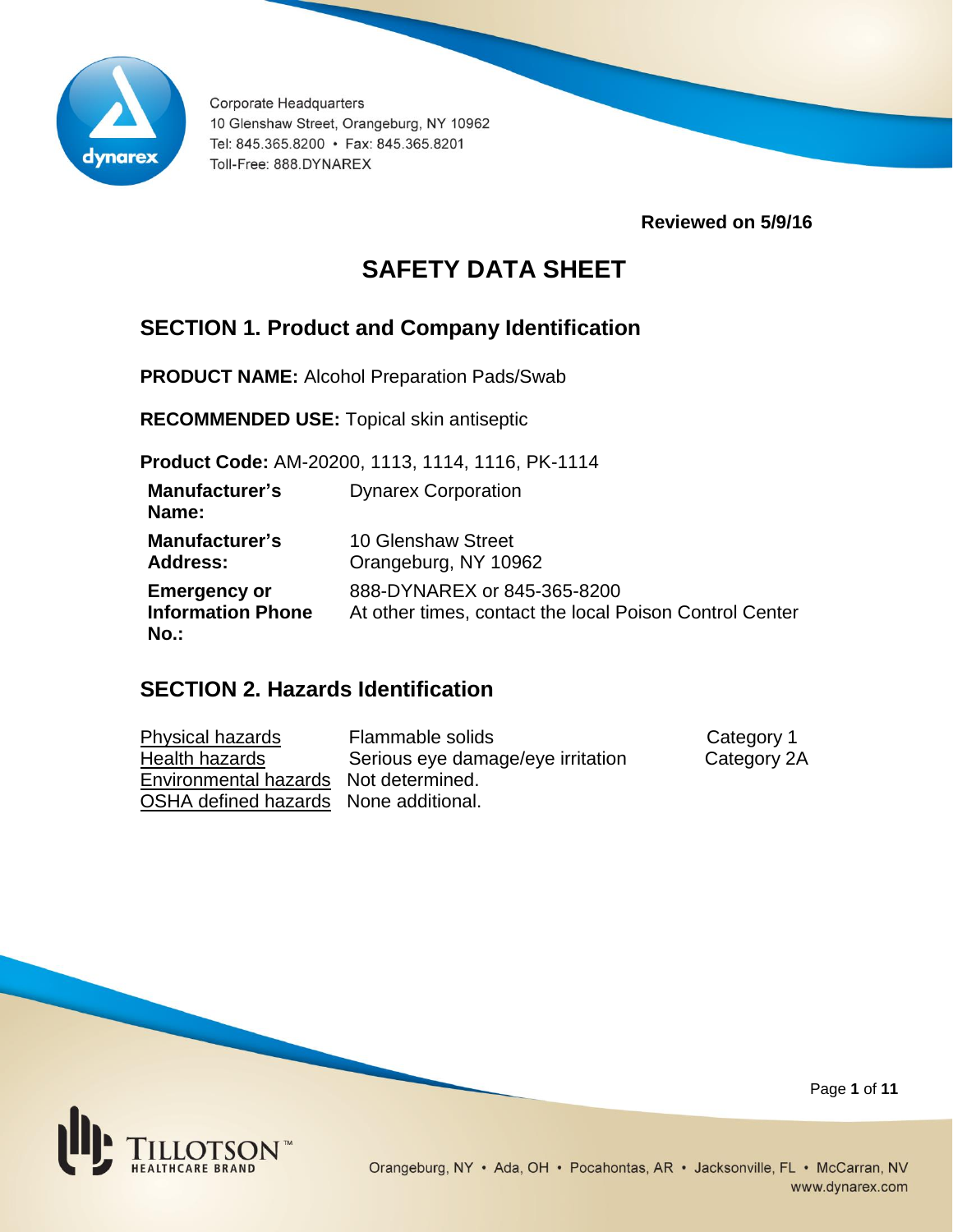

Label elements Signal word Danger Hazard statement Flammable solid Causes serious eye irritation Precautionary statement Prevention **Keep away from heat/sparks/open flames/hot**  surfaces – No smoking. Use only in a well-ventilated area. Response **If inhaled:** Remove person to fresh air and keep comfortable for breathing. If in eyes: Rinse cautiously with water for several minutes. Remove contact lenses, if present and easy to do. Continue rinsing. Immediately call a poison center/doctor. In case of fire: use appropriate media to extinguish. Storage Store in a well-ventilated place. Disposal Dispose of waste and residues in accordance with local authority requirements. Hazard(s) not otherwise None known. Classified (HNOC)

Page **2** of **11**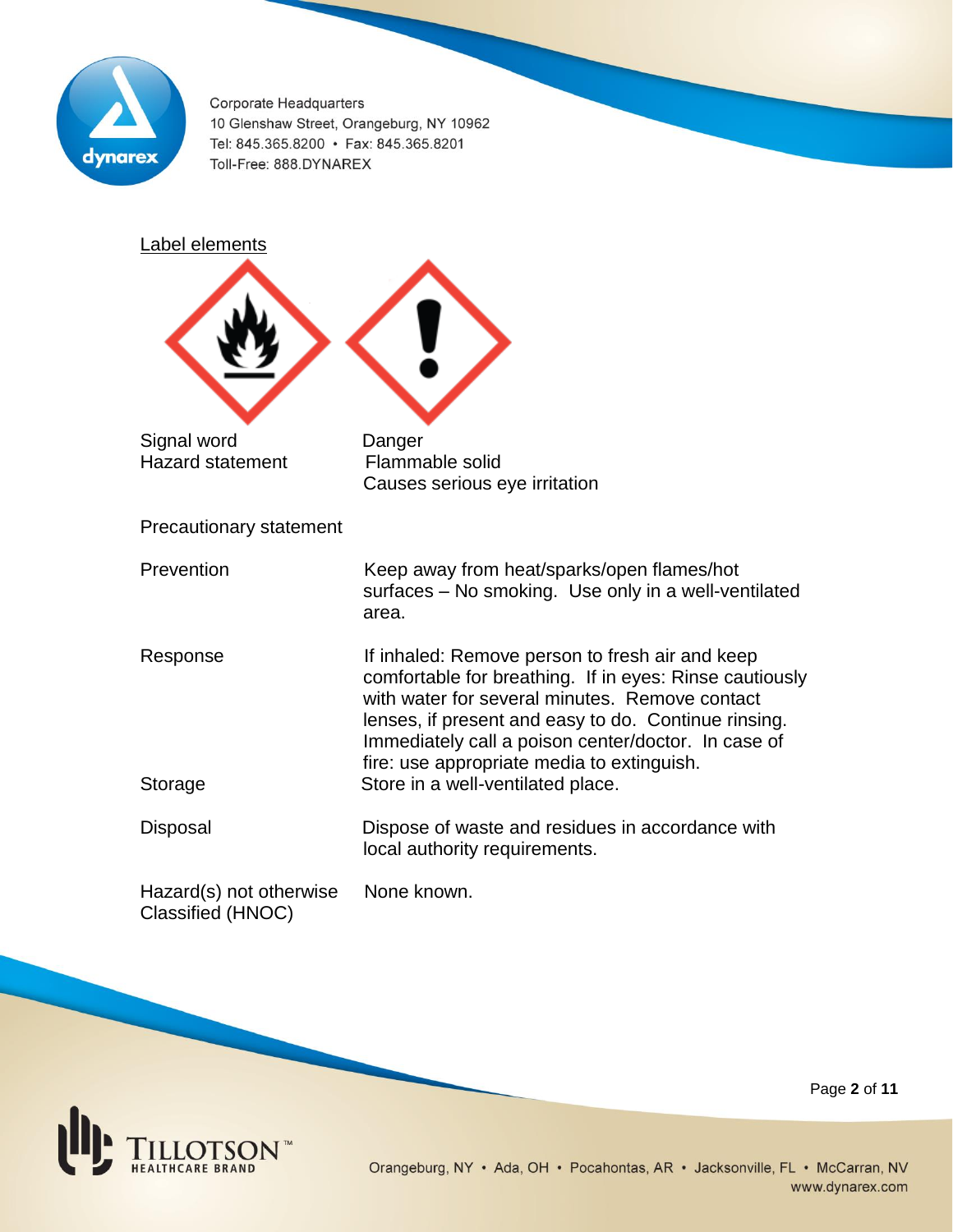

Supplemental information

Main Hazards: Highly flammable; irritation to eyes; vapor may cause drowsiness and dizziness

Absorption: Eye contact; ingestion; inhalation; skin contact

Carcinogenic Status: Not considered carcinogenic by NTP, IARC, and OSHA

Target Organs: Central nerves system; skin; eye; liver; respiratory system

### Health Effects:

### **Eyes**

Liquid, mist or vapor will cause conjunctival irritation and possible corneal damage.

### **Skin**

Repeated or prolonged contact may produce defatting of the skin leading to irritation and dermatitis. Liquid may be absorbed through the skin but not in toxicologically significant amounts, unless the contact area is large and under prolonged exposure.

#### **Ingestion**

Swallowing a small amount may have the effect of any of these symptoms: irritation of mouth, throat, digestive tract, and central nerves system depression.

A large dose may have the effect of any of these symptoms: dizziness, drowsiness, headache, mental confusion, nerve damage leading to numbness



Page **3** of **11**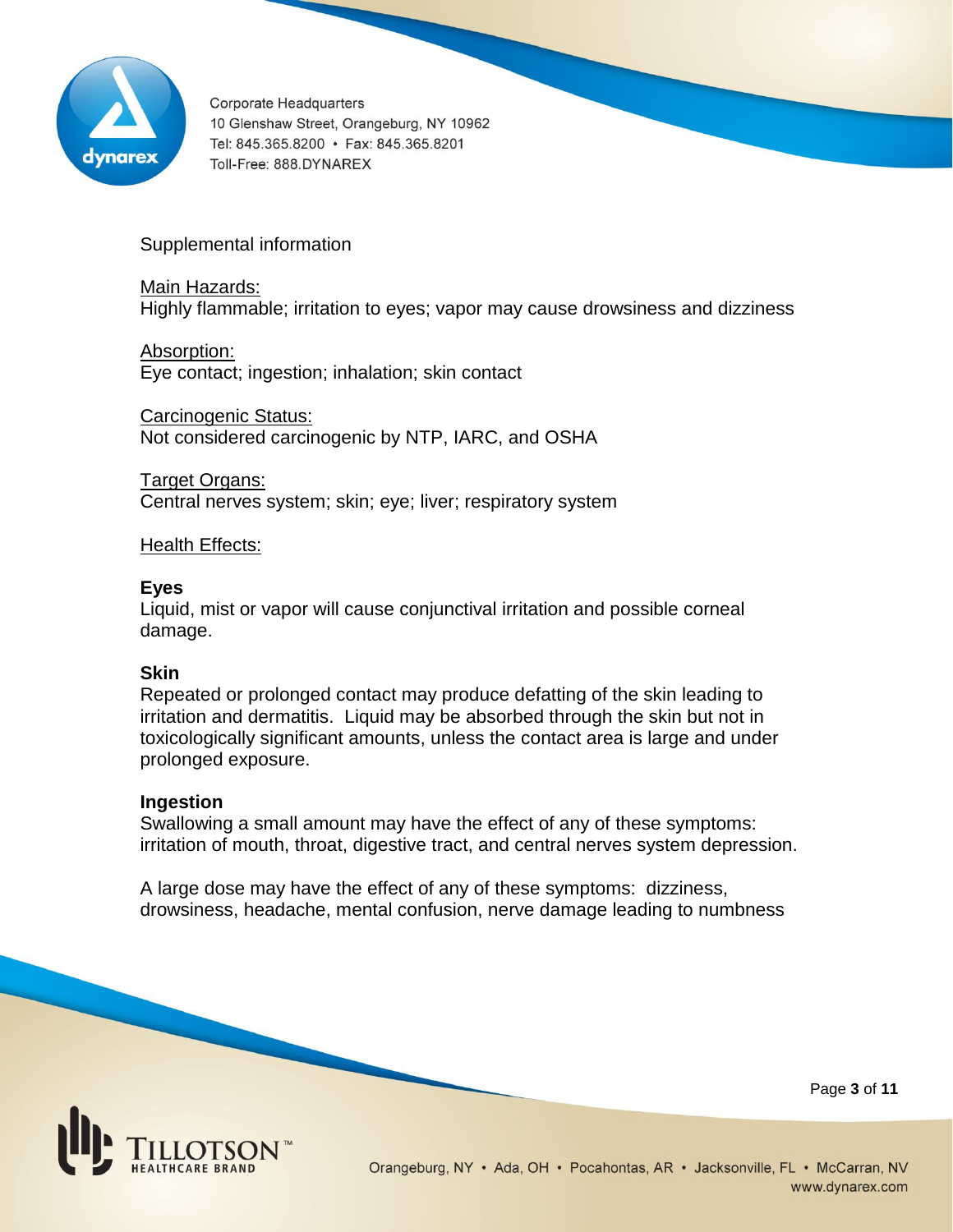

and muscle weakness, fall of blood pressure, liver damage, lung damage.

### **Inhalation**

Exposure to vapor may have the effect of any of these symptoms: irritation of nose, throat and respiratory tract, central nerve system depression.

Exposure to vapor at high concentration may have the effects of any of these symptoms: dizziness, drowsiness, headache, mental confusion, lung damage, fall of blood pressure, liver damage, nerve damage leading to numbness and muscle weakness.

### **SECTION 3. Composition/information on Ingredients**

| Hazardous Ingredients (specific) | % Composition | <b>CAS Number</b> |
|----------------------------------|---------------|-------------------|
| Isopropyl Alcohol (2-Propanol)   | 70%           | 67-63-0           |
| Inactive Ingredient              |               |                   |
| Water                            | 30%           | 7732-18-5         |

## **SECTION 4. First-aid measures**

#### Eyes:

Immediately flood the eye with plenty of water for at least 15 minutes, holding the eye open. Obtain medical attention if soreness or redness persists.

#### Skin:

Immediately flood the affected skin area with large quantity of water, perferably under a shower. Remove contaminated clothing and continue washing. Contaminated clothing should be washed throughly before re-use. Obtain medical attention if blistering of the skin occures or redness persists.

#### Ingestion:

Do not induce vomiting. Have victim drink serval large glasses of water to dilute the stomach contents. Give the victim oxygen if he/she has difficulty in



Page **4** of **11**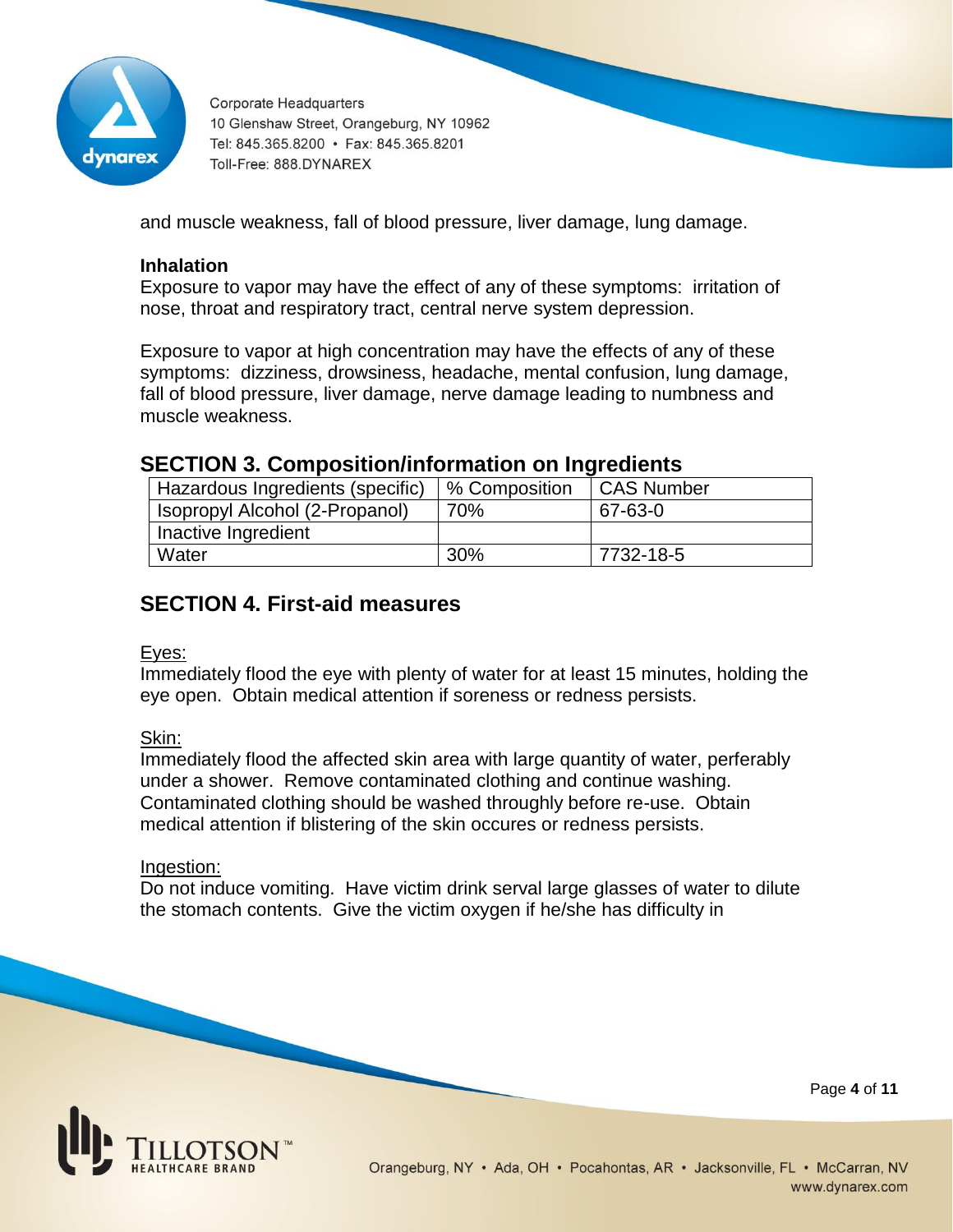

breathing. Obtain medical attention immediately.

#### Inhalation:

Remove the victim from exposure immediately. Give the victim oxygen if he/she has difficulty in breathing. Obtain medical attention immediately.

### MEDICAL PERSONNEL:

Monitor the victim for systemic secondary effects on liver and kidney functions. Support and treat as appropriate.

## **SECTION 5. Fire-fighting measures**

Flash Point – 20°C/68°F

Boiling Point – 80°C/176°F

Extinguishing Media – Dry Chemical or Alcohol Type Foam, Carbon Dioxide

Be aware of the possibility of re-ignition. Keep containers and surroundings cool with water spray.

#### Unusual Fire and Explosion Hazards –

Class 3 Flammability. Vapor can travel a considerable distance to a source of ignition and flashback. Flashback can occur if air temperature exceeds flash point. Be aware the possibility of re-ignition.

Special Fire Fighting Procedures –

Handle as Flammable Liquid. Use Respiratory Protection. Wear full protective clothing for Fire Fighting Personnel.

### **SECTION 6. Accidental release measures**

• Flush spills with water.



Page **5** of **11**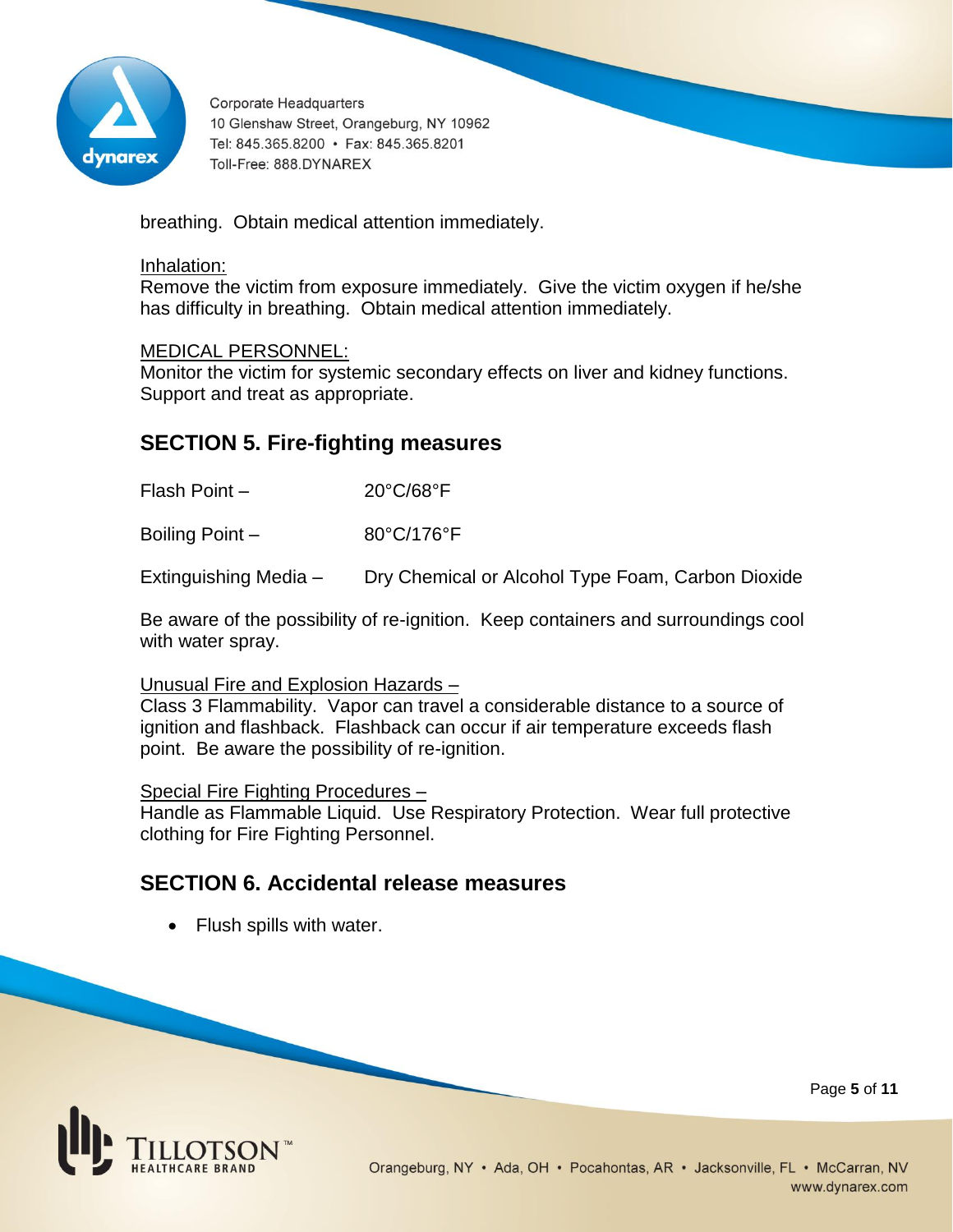

- Contain and absorb using soil, sand, or other inert material.
- Vapor can accummulate in low areas. Consider the need for evacuation.
- Prevent the material from entering drains or water courses.

## **SECTION 7. Handling and storage**

- Eliminate all sources of ignition. Store away from heat.
- Store in well ventilated area.
- Handle as flammable liquid. Follow local, state and federal regulations.
- Avoid inhaling vapor. Avoid contact with eyes, skin and clothing.
- Wear eye protection if splashing is expected.
- Wear appropriate protective clothing.
- Use respirator if exposure level is high when handling bulk liquid.
- Keep container tightly closed when not in use.

## **SECTION 8. Exposure controls/personal protection**

- OSHA Occupation Exposure Standards PEL 400ppm (980mg/m3) 8h TWA
- UK EH40: OES 400ppm (980mg/m3) 8h TWA
- UK EH40: OES 500ppm (1225mg/m3) 15min TWA
- ACGIH: TLV 200ppm (980mg/m3) 8h TWA
- ACGIH: STEL 400ppm (1225mg/m3) 15min TWA
- Personal Protective Equipment
	- o Gloves
	- o Eye
	- o Clothing

## **SECTION 9. Physical and chemical properties**

Appearance – Liquid Saturated Towelette / Pad / Swab

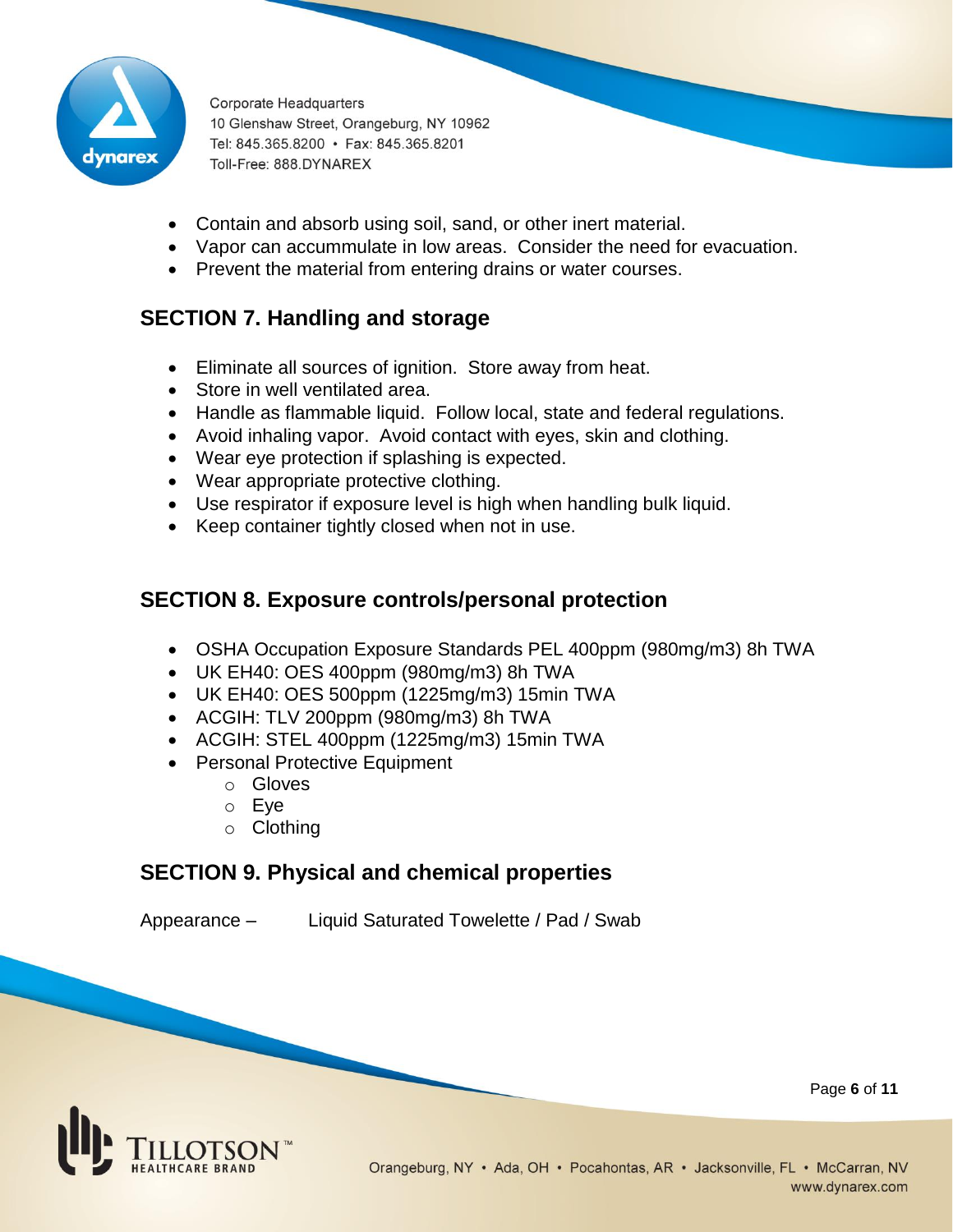

Color – Clear Odor – Alcohol Vapor Density  $-$  2.1 (Air = 1) Viscosity (cSt) – 2.9 cps at  $<\omega$ 2> °C

Evaporation Rate – Environmental Dependent Water Solubility – Complete Specific Gravity – 0.8405

## **SECTION 10. Stability and reactivity**

Stability – Stable under normal conditions Conditions to Avoid – None Incompatibility – None Hazardous Decomposition or By-product - Oxides of carbon Polymerization – Will Not Occur.

## **SECTION 11. Toxicological information**

Acute Toxicity

- Low level of acute toxicity predicted.
- May be harmful by skin absorption.
- Oral LD50 (rat) 5045mg/kg.
- Dermal LD50 (rabbit) 12800mg/kg.
- Inhalation LCLO (rat) 1600ppm 4h.

### Chronic Toxicity / Carcinogenicity

- Material not expected to cause long-term adverse health effects.
- Material not classifiable as to its carcinogenicity to humans (Group 3).
- Chronic / Sub-chronic studies resulted in adverse effects to:



Page **7** of **11**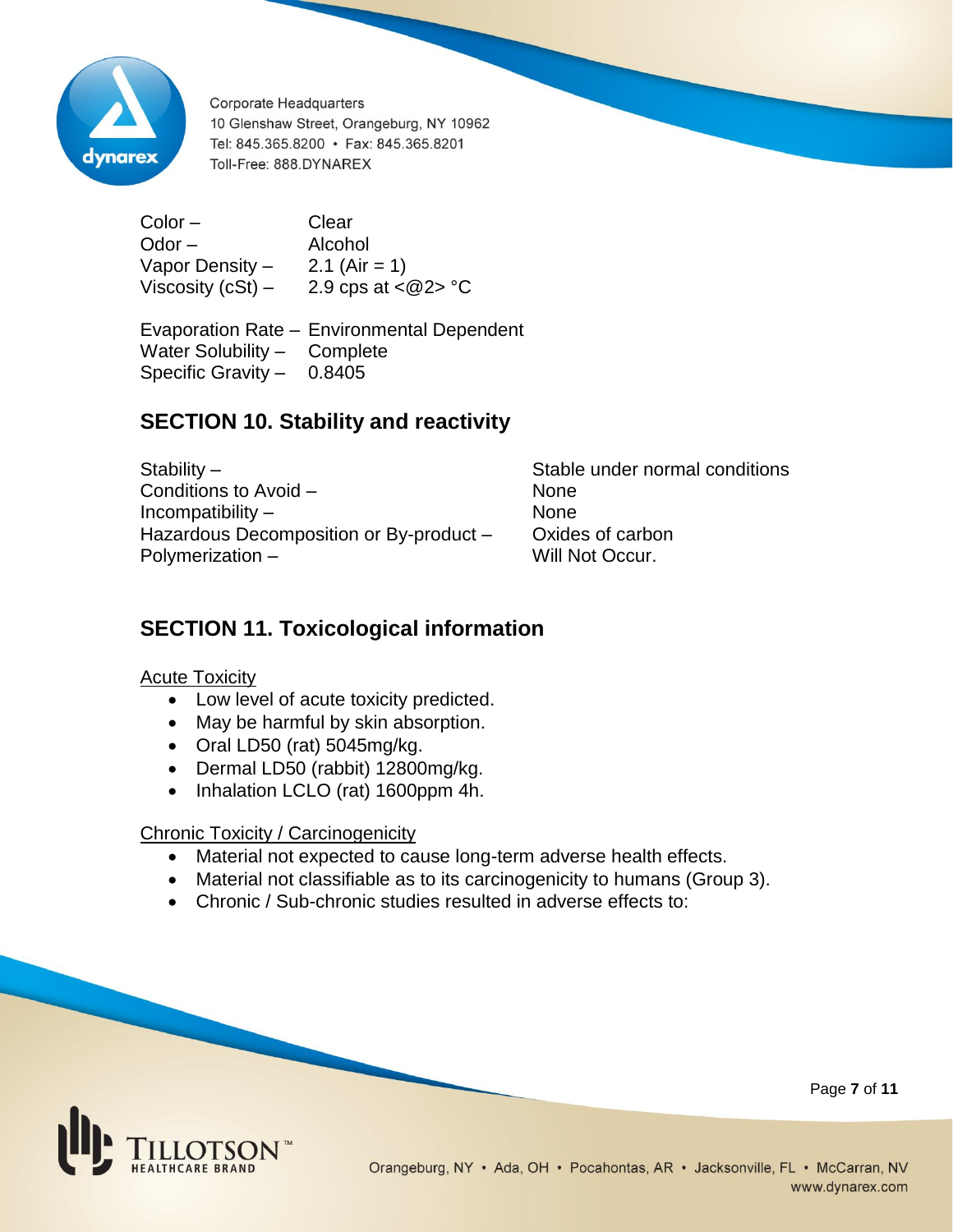

o Liver, spleen, biochemical effects, brain tissue degeneration, changes in reflex behavior, sensory nerve damage.

### Genealogy Toxicity

Material is not expected to cause any mutagenic effects.

### Reproductive / Developmental Toxicity

- Material is not expected to cause reproductive or developmental health effects.
- Experimental studies in animals have provided some evidence of embryo / fetus toxicity and birth defects only at does producing marked maternal toxicity.

## **SECTION 12. Ecological information**

- Mobility
- If released to soil, IPA is expected to have very high mobility
- Persistence / Degradability
- IPA is readily degraded in aerobic aqueous systems
- Bio-accumulation
- Low potential for bio-concentration in aquatic organisms

## **SECTION 13. Disposal considerations**

- Transfer into suitable containers for recovery or disposal.
- Dispose in accordance with all applicable local and national regulations.
- Do not remove labels from container until the container has been cleaned.
- Do not cut, puncture or weld on or near the container.
- Do not incinerate closed containers.
- Empty containers may contain hazadous residues



Page **8** of **11**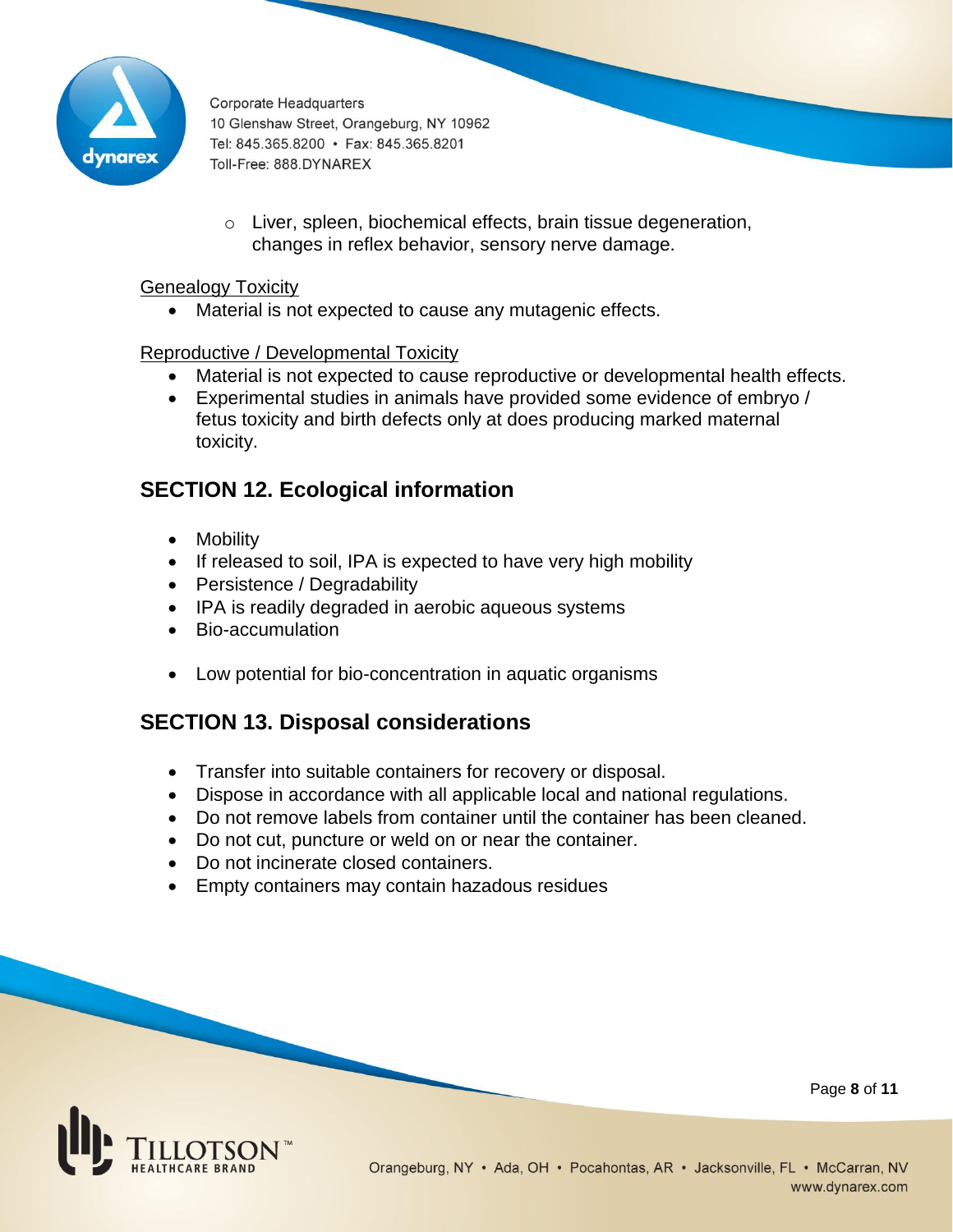

## **SECTION 14. Transport information**

**US DOT Information:**

**Shipping Name:** Not applicable **Hazard Class:** Not applicable **UN/NA #:** Not regulated per 49 CFR, Special Provision 47 (for rail and road transport in the USA) **Packing Group:** Not applicable **Required Label(s):** Not applicable **Additional Information:** No additional information available

**IATA Information: Shipping Name:** Not applicable **Hazard Class:** Not applicable **UN#:** Not regulated, as per IATA, Special Provision A46 **Packing Group:** Not applicable **Required Label(s):** Not applicable **Additional information:** Consult current IATA regulations prior to shipping by air

**IMDG Information: Shipping Name:** Not applicable **Hazard Class:** Not applicable **UN#:** Not regulated, as per IMDG Code, Special Provision 216 **Packing Group:** Not applicable **Required Label(s):** Not applicable **Additional information:** No additional information available



Page **9** of **11**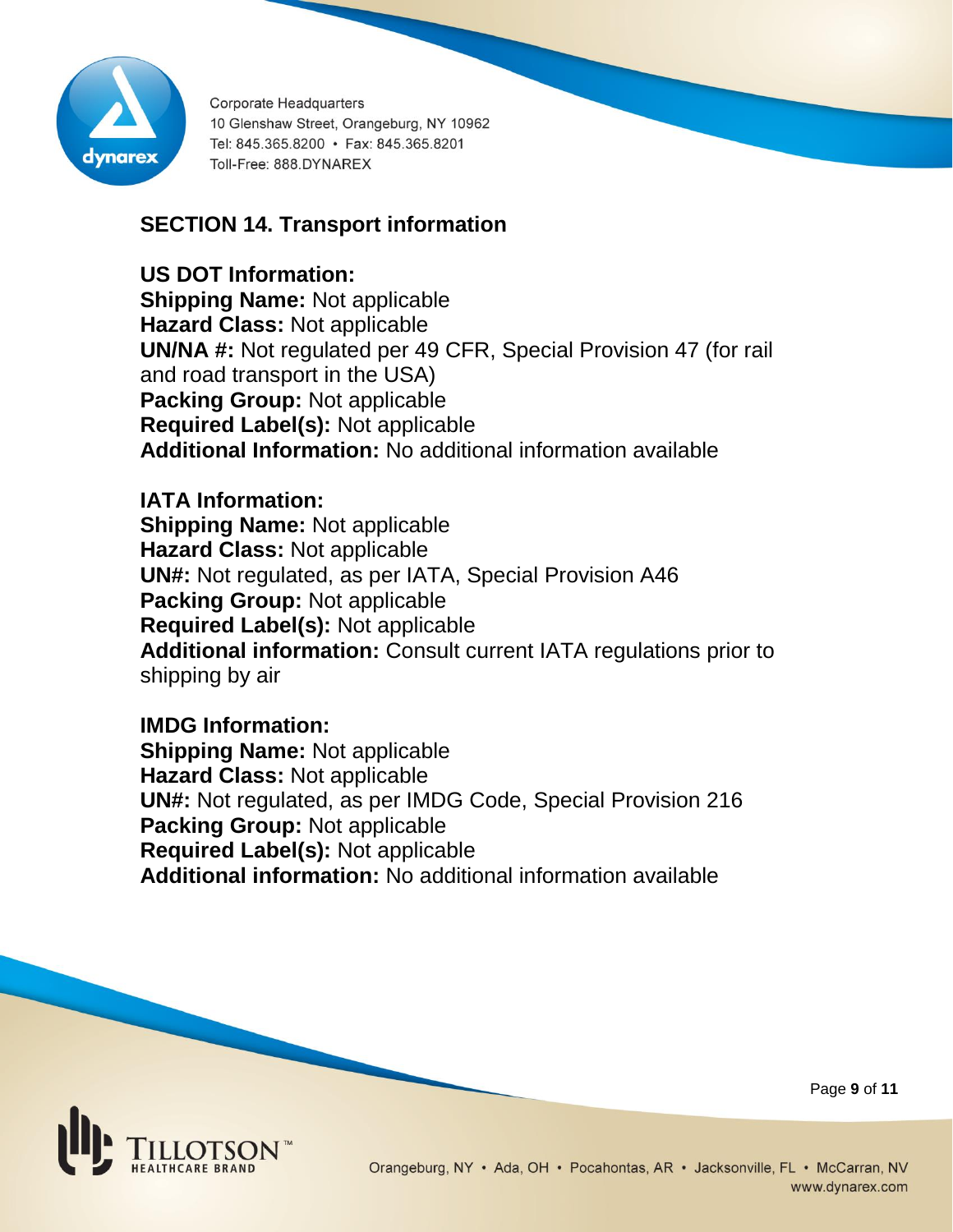

**TDG Information: Shipping Name:** Not applicable **Hazard Class:** Not applicable **UN#:** Not regulated **Packing Group:** Not applicable **Required Label(s):** Not applicable **Additional information:** No additional information available

## **SECTION 15. Regulatory information**

This product is compliant with the following:

- EU Label: Classification and labeling have been performed according to EU Directive 67/548/EEC and 99/45/EC including amendments
- EU Hazard Symbol and Indication of Danger
- $\bullet$   $F -$  Highly flammable
- $\bullet$  Xi Irritant
- $\bullet$  R11 Highly flammable
- $R36$  Irritating to eyes
- R67 Vapors may cause drowsiness and dizziness
- S2 Keep out of reach of children
- S7 Keep container tightly closed
- S16 Keep away from sources of ignition No smoking
- $\bullet$  S24 / S25 Avoid contact with skin and eyes
- S26 In case of contact with eyes, rinse immediately with plenty of water and seek medical advice
- US (Federal and State) Regulations and International Chemical Registration Laws TSCA listing
- This product contains ingredients that are listed on or exempt from listing on the EPA Toxic Substance Control Act Chemical Inventory



Page **10** of **11**